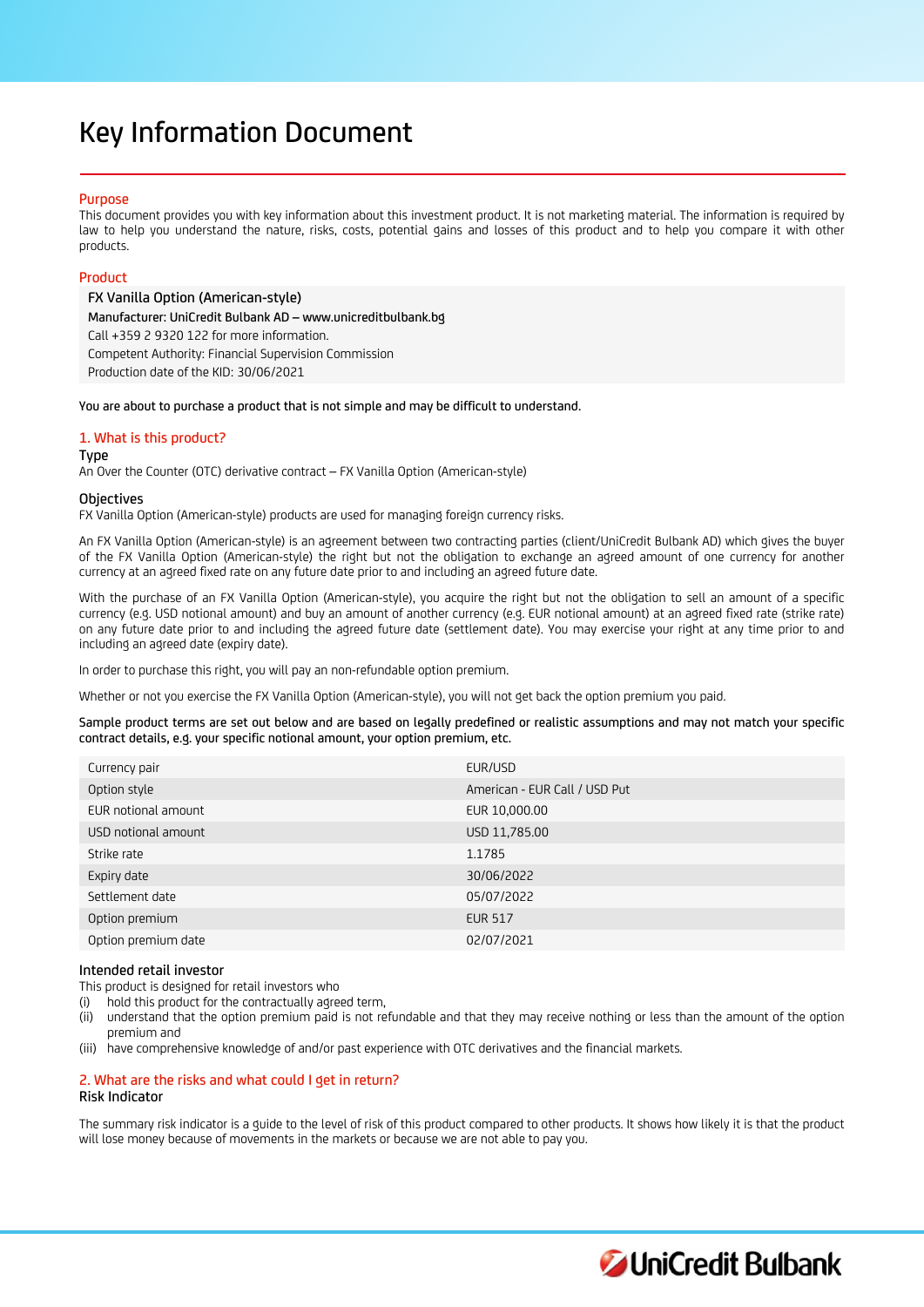We have classified this product as 7 out of 7, which is the highest risk class.



Be aware of currency risk. You may pay and/or receive payments in a different currency, so the final return you will get depends on the exchange rate between the two currencies. This risk is not considered in the indicator shown above.

In some circumstances you may be required to make payments to pay for losses. The total loss you may incur may be significant.

This product does not include any protection from future market performance so you could incur significant losses.

#### Performance Scenarios

Market developments in the future cannot be accurately predicted. The scenarios shown are only an indication of some of the possible outcomes based on recent returns. Actual returns could be lower.

# Notional amount EUR 10,000

| Scenarios             |                                            | 1 Year<br>(Recommended holding)<br>period) |
|-----------------------|--------------------------------------------|--------------------------------------------|
| Stress scenario       | What you might get back or pay after costs | <b>EUR-517</b>                             |
|                       | Average return/loss each year              | $-5.17\%$                                  |
| Unfavourable scenario | What you might get back or pay after costs | <b>EUR-517</b>                             |
|                       | Average return/loss each year              | $-5.17%$                                   |
| Moderate scenario     | What you might get back or pay after costs | <b>EUR-466</b>                             |
|                       | Average return/loss each year              | $-4.66%$                                   |
|                       | What you might get back or pay after costs | <b>EUR 345</b>                             |
| Favourable scenario   | Average return/loss each year              | 3.45%                                      |

This table shows the money you could get back or pay over the next 1 year, under different scenarios, assuming a notional amount of EUR 10,000. The scenarios shown illustrate how your investment could perform. You can compare them with scenarios of other products.

The scenarios presented are an estimate of future performance based on evidence from the past on how the value of this investment varies, and are not an exact indicator. What you get or pay will vary depending on how the market performs and how long you keep the product.

The stress scenario shows what you might get back or pay in extreme market circumstances, and it does not take into account the situation where we are not able to pay you.

The figures shown include all the costs of the product itself, but may not include all the costs that you pay to distributor. The figures do not take into account your personal tax situation, which may also affect how much you get back or pay.

# 3. What happens if UniCredit Bulbank AD is unable to pay out?

Counterparties of derivative transactions are exposed to the risk that UniCredit Bulbank AD becomes unable to discharge its obligations under the transaction, for example in the case of an insolvency (inability to pay or overindebtedness) or in the case resolution measures are taken by an authority against the credit institution. Such a decision to take resolution measures can, for example, be taken if the assets of the institution are less than its liabilities, where it is unable or will, in the near future, be unable to pay its debts or other liabilities as they fall due, or where it requires extraordinary public financial support. Where resolution measures are taken, the competent resolution authority can decide on an early termination of the derivative transaction. In the case such early termination results in a claim of the counterparty against the credit institution, the decision of the resolution authority can lead to a partial or complete reduction of the principal amount of this claim or in a conversion of this claim in to equity (shares or other types of equity).

If UniCredit Bulbank AD does not fulfil its obligations connected with the product or is unable to pay, you can lose part of or the full payout or can suffer an unlimited loss. This product is not protected by any deposit guarantee scheme, legal or otherwise, or any other type of guarantee.

## 4. What are the costs?

The Reduction in Yield (RIY) shows what impact the total costs you pay will have on the performance of the product. The total costs take into account one-off, ongoing and incidental costs.

The amounts shown here are the cumulative costs of the product itself for the recommended holding period. The figures assume a notional amount of EUR 10,000. The figures are estimates and may change in the future.